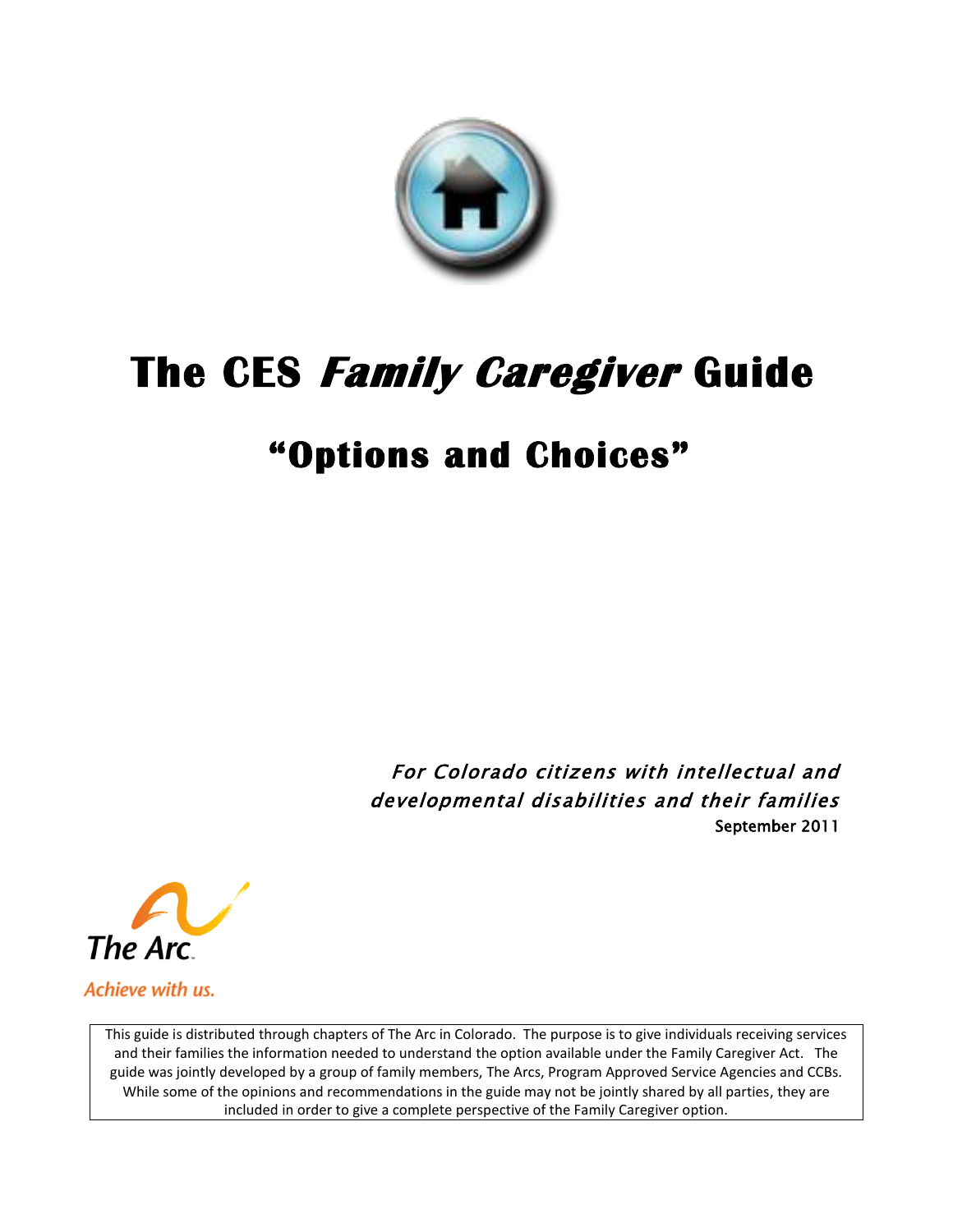# **PART 1: WHAT IS THE FAMILY CAREGIVER OPTION?**

The **2008 Family Caregiver Act** was fully implemented in November 2010. The Family Caregiver Act allows a person already receiving services funded by the Division for Developmental Disabilities (DDD), to receive those services in a place of their choice and by a person of their choice. Family Caregiver is a service option and not a program. The Family Caregiver Act resulted in minimal changes in the way Children's Extensive Support (CES) Waiver is delivered.

# **References to "you" or "your" in this guide refers to the parent or legal guardian of the child receiving services.**

| Person with I/DD        | Refers to a person with Intellectual or Developmental Disabilities                                        |  |  |
|-------------------------|-----------------------------------------------------------------------------------------------------------|--|--|
| <b>Family Caregiver</b> | A family member who provides care to the person with an intellectual or                                   |  |  |
|                         | developmental disability in the family home.                                                              |  |  |
|                         | Paid family member who meets the requirements for a qualified Family<br>$\bullet$                         |  |  |
|                         | Caregiver & working through a Program Approved Service Agency or CCB.                                     |  |  |
|                         | Non-Paid family member offers support<br>$\bullet$                                                        |  |  |
| <b>Case Manager</b>     | Also known as a Resource Coordinator (RC for short), Service Coordinator or                               |  |  |
|                         | Support Coordinator. This is the first person to call and talk to about the Family                        |  |  |
|                         | Caregiver option.                                                                                         |  |  |
| <b>CCB</b>              | Community Centered Board (CCB) is the single point of entry for waiver and state                          |  |  |
|                         | funded services for persons with developmental disabilities and is responsible for                        |  |  |
|                         | case management services. Some CCBs have their own Program Approved Service                               |  |  |
|                         | Agency in addition to CCB functions.                                                                      |  |  |
| <b>CES</b>              | Children's Extensive Support Waiver                                                                       |  |  |
| <b>CNA</b>              | Certified Nurse Aide available through the State Medicaid Plan, not a waiver                              |  |  |
|                         | service                                                                                                   |  |  |
| <b>DDD</b>              | The Division for Developmental Disabilities (DDD) approves and monitors the CES                           |  |  |
|                         | waiver services for children with developmental disabilities.                                             |  |  |
| Family                  | A mother, father, brother, sister or any combination, extended blood relatives                            |  |  |
|                         | such as grandparent, aunt, uncle, cousin, an adoptive parent, one or more                                 |  |  |
|                         | individuals to whom legal custody of a person with I/DD has been given by a court,                        |  |  |
| <b>IDT</b>              | a spouse, or the person's children.                                                                       |  |  |
|                         | Interdisciplinary Team includes you, your family members, friends, Case Manager,                          |  |  |
|                         | allies, advocates and providers. Basically anyone of your choice who can assist<br>with making decisions. |  |  |
| <b>Legally</b>          | A parent of a minor child who has legal responsibility for the physical and financial                     |  |  |
| responsible             | care of their child.                                                                                      |  |  |
| person                  |                                                                                                           |  |  |
| <b>Natural supports</b> | The supports and supervision offered by non-paid persons, related or not.                                 |  |  |
| <b>OHCDS</b>            | Organized Health Care Delivery System: Has the ability to do an independent                               |  |  |
|                         | contract in order to deliver services to an individual. The CCB is the OHCDS for the                      |  |  |
|                         | Developmental Disability system.                                                                          |  |  |
| PASA (Agency)           | Program Approved Service Agency. Agency Program Approval is authorized by                                 |  |  |
|                         | DDD and is specific to a type of service. Hereafter referred to as the Agency.                            |  |  |

#### **WORDS** TO HELP YOU UNDERSTAND THIS GUIDE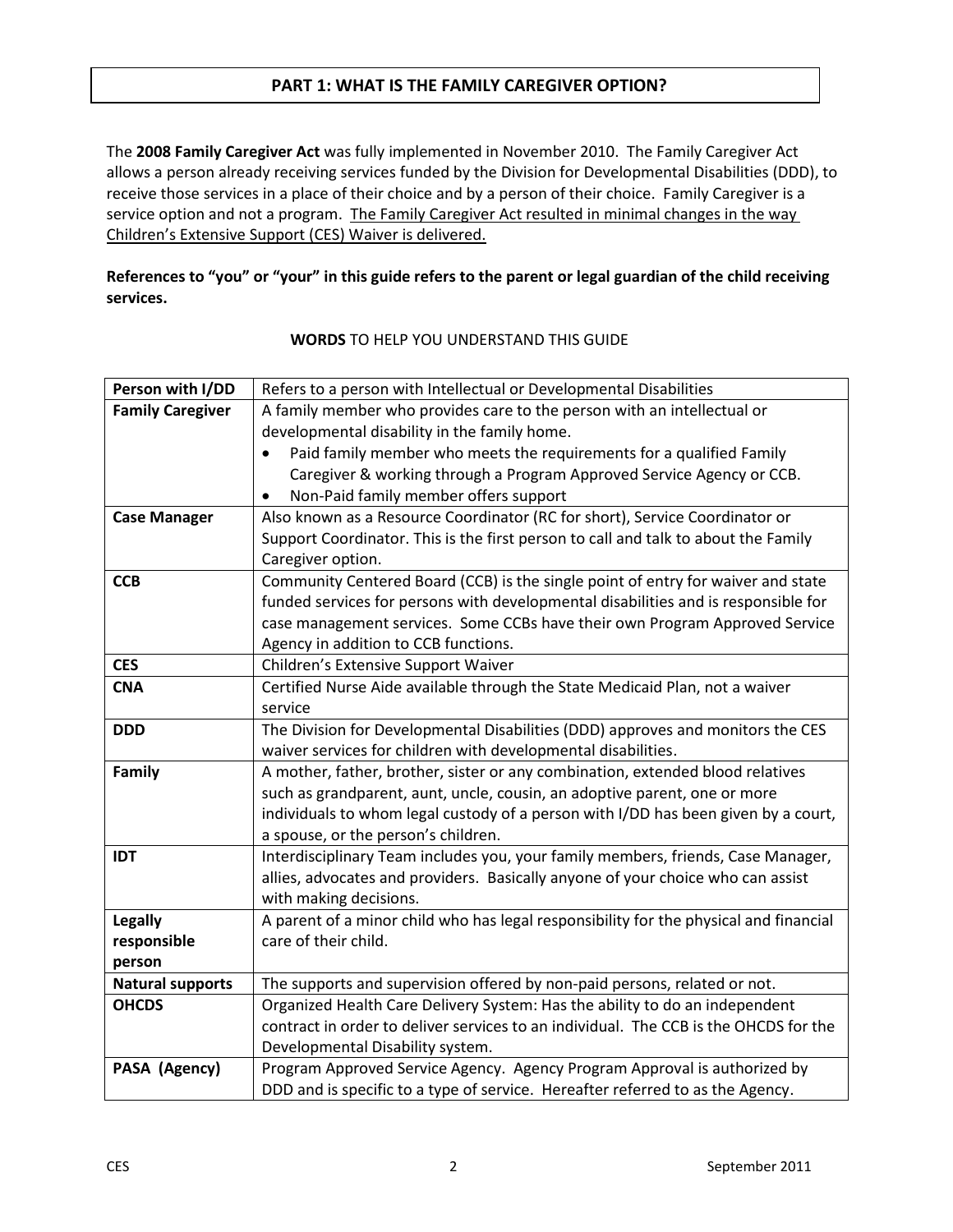| . SP                   | Your child's annual Service Plan (SP) is the written document that defines your                                                                                                 |
|------------------------|---------------------------------------------------------------------------------------------------------------------------------------------------------------------------------|
|                        | child's needs and services                                                                                                                                                      |
| <b>Waiver resource</b> | The DD system term for the money allocated to your child for specific services<br>when your child is enrolled in a Medicaid waiver program. It is sometimes called a<br>"slot". |

# **A. WHY WOULD YOU CHOOSE THE FAMILY CAREGIVER OPTION?**

Family members, who may or may not be living with your child, can be paid to provide services outlined in your child's Service Plan.

### **B. HOW FAMILY CAREGIVER WORKS IN THE CES WAIVER**

- 1. Your child must already have a resource in order to use the Family Caregiver option. Participation in Family Caregiver does not change the current funding available. It is no more or no less. Funding changes only occur when your child's needs change, the state changes the established rates or the Colorado budget changes. For current information contact your child's Case Manager.
- 2. Your child's services and supports must be identified in his or her annual Service Plan.
- 3. Your child's IDT makes the recommendation to use the Family Caregiver option. His or her Case Manager or some members of the IDT may not agree with using Family Caregiver. There may be really important reasons for this and you need to ask them exactly why they disagree. You can always ask for help from different people:
	- a. Call the person who supervises the Case Manager
	- b. Call DDD and talk to the person who manages Family Caregiver in that office
	- c. Call your local chapter of The Arc
	- d. Call the Legal Center
- 4. A paid Family Caregiver must be able and willing to meet any requirements of employment specific to an Agency or an independent contractor specific to the CCB.
- 5. There may be times the paid support person cannot be there because of an illness or emergency. Your family and the Agency need to have a backup plan to support your child.
- 6. Any Agency can have additional requirements based on their policies and procedures. The Agency should share all of that information prior to your choice of an Agency.
- 7. It is the responsibility of everyone involved in your child's life to ensure he/she is free from abuse, neglect, mistreatment & exploitation, and that your child's rights are not violated. Everyone must understand this process and know to whom and how to report any concerns.
- 8. If you decide you don't want to use the Family Caregiver option after trying it out, you can just choose a different service delivery option. Your child keeps the waiver resource and stays in services while the change is being made.

#### j **PART 2: THE BASICS**

#### **A. SERVICE INFORMATION**

1. CES does not allow the utilization of a Legally Responsible Person (parent of a minor child) to provide services under this waiver. A parent of a CES enrolled minor child is considered a Legally Responsible Person. While federal Medicaid allows this option, Colorado did not include it.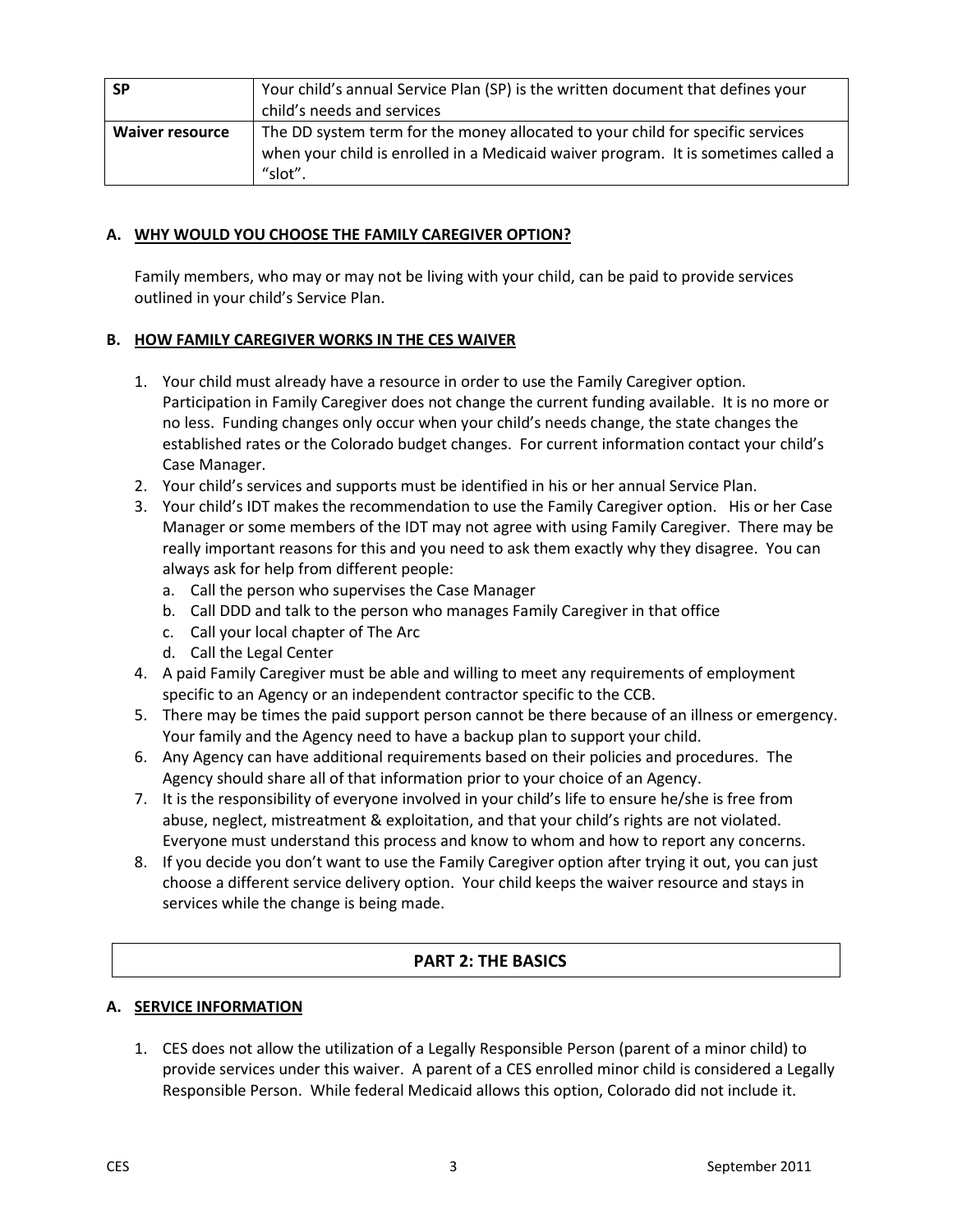DDD's reasoning for this decision is because the parent of a minor child has a legal responsibility to provide care and supervision to their child, regardless of whether or not the child has disabilities. The CES waiver is intended to support, not supplant naturally occurring resources and parental responsibility. Additionally, all children enrolled in the CES waiver require "extraordinary care", as the targeting criteria for the CES waiver includes the need for extraordinary care for exceptional medical and/or behavioral issue.

- 2. In CES any family member (except a parent), who may or may not be living with your child, can be a paid Family Caregiver. They can be hired and paid to deliver any allowed CES services including
	- a. basic homemaker
	- b. enhanced homemaker
- c. personal care
- d. respite

The following services in the CES waiver cannot be provided by a paid Family Caregiver:

- a. Behavioral Services
- b. Professional Services (Hippo-Therapy, Movement or Massage Therapy)
- c. Home Accessibility/ Vehicle Modifications / Assistive **Technology**
- d. Adaptive Therapeutic Recreation & Equipment
- e. Vision Services, Dental Services, Specialized Medical Equipment and Supplies
- f. Personal Emergency Response System
- 3. Not everyone needs all of these services. They are based on your child's needs, priorities and available funding.
- 4. The maximum funding for a child in the CES waiver is \$35,000 per year. The specific funding available for each child is determined by the IDT in the annual Service Plan. It is based on your child's needs. This option doesn't change the funding level for your child's services.
- 5. All CES allowable services have established reimbursement rates. The rate for the service and any limitation on specific service amounts stay the same. If you want rates for specific services in CES please contact your Case Manager. These rates do not reflect the hourly rate negotiated between the paid Family Caregiver and Agency.

# **B. HOW CAN MY FAMILY MEMBER GET PAID TO SUPPORT ME?**

- 1. A paid Family Caregiver, who may or may not be living with you, can work for an Agency. You will need to choose an Agency. Your child's Case Manager is not permitted to refer you to any specific agency but can send information to Agencies on your behalf.You can also call Agencies directly. The Agency is responsible for hiring, training, determining salary and supporting paid staff. Anyone paid to support your child has to be at least 18 years old. The rate of pay is established by the Agency.
- 2. You may have a family member who decides to take the steps to become an agency like some other families in Colorado have done. If you are interested, please contact DDD at (303) 866- 7450.
- 3. Your family member may become an independent contractor with the CCB (as the OHCDS). The CCB is not required to offer this option. There are several external requirements that must be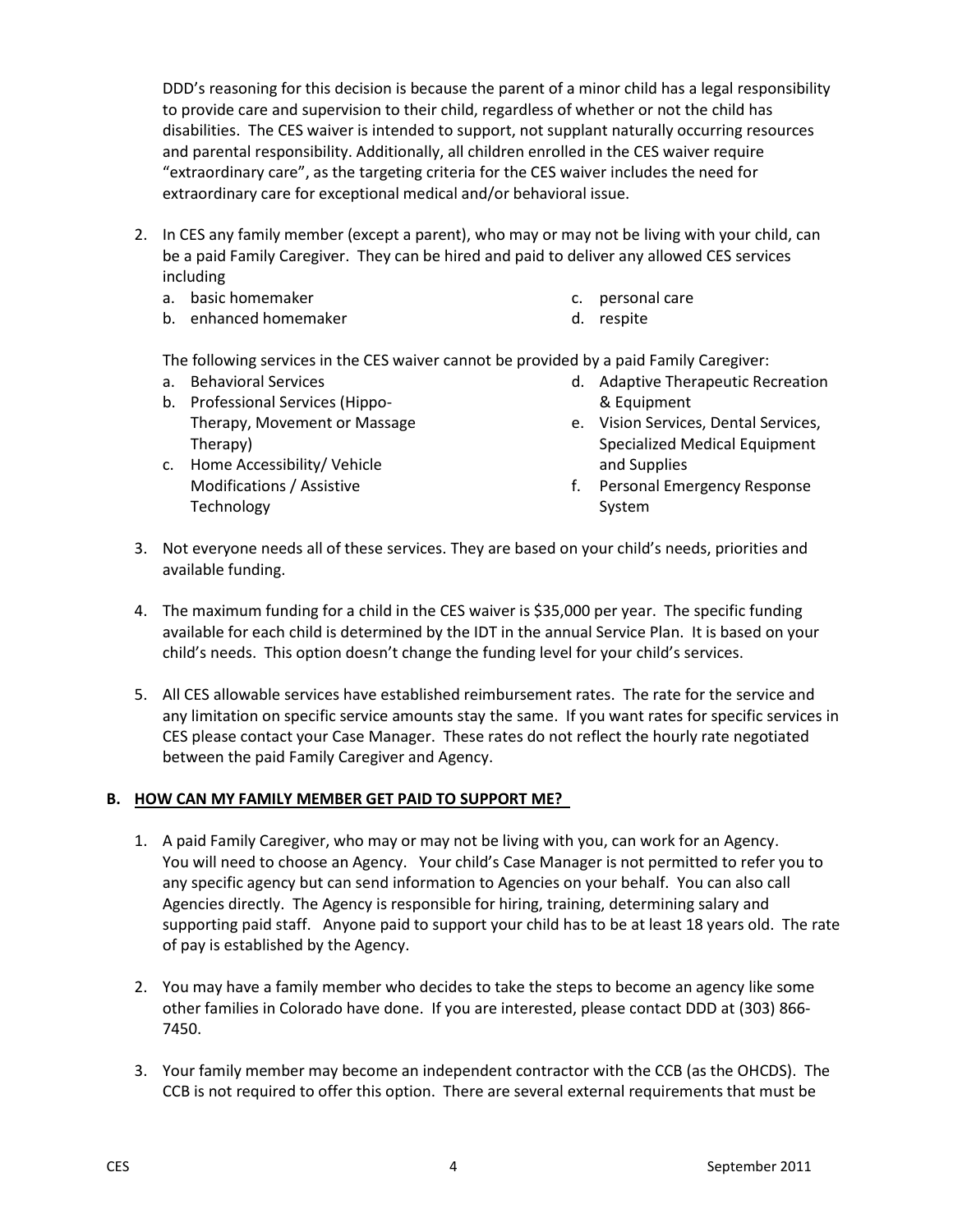met as an independent contractor for which the CCB is held responsible. You will need to have this discussion with your CCB. Currently, a Program Approved Service Agency (PASA – the Agency) is not able to do an independent contract with a family member. For updated information or further clarification, call DDD.

All of these options may require Background Checks.

# **C. COLORADO MEDICAID STATE PLAN BENEFITS**

If you are receiving services in CES, your child is covered under Colorado Medicaid. Colorado Medicaid is your child's health insurance plan (also known as State Plan benefits). Along with coverage for your child's medical care there are skilled nursing care, CNA and home health services available if your child meets the eligibility criteria for those specific services. You are also eligible for the Early and Periodic Screening, Diagnosis and Treatment (EPSDT) services. It is a health care benefit package for all Medicaid enrolled children under 21 and all pregnant women.

These services may be provided in conjunction with CES services, however, they cannot happen at the same time of the day, nor can duplicate services be provided through the CES waiver. Your Case Manager can help you understand how both of these services work. Neither state plan benefits nor EPSDT services are part of any waiver.

# **PART 3: IF FAMILY CAREGIVER SOUNDS LIKE A GOOD OPTION, WHAT NEXT?**

#### **A. THESE ARE SOME QUESTIONS YOU SHOULD ASK:**

- 1. Do I have family members (grandparent, aunt, uncle, sister, brother etc…) that will help support my child?
- 2. Am I asking other siblings or relatives to commit to something that they really do not want to do or can't do for a variety of reasons?
- 3. Are they able and willing to meet any requirements of the Agency as an employee? Are they willing to have a background check?
- 4. Is the Independent Contractor option under the CCB a better option? It still has requirements.
- 5. There are pros and cons to any option. Which is better **for your child** and your family?
- **B. CALL YOUR CHILD'S CASE MANAGER** and ask for an IDT to discuss this option and the changes you need to make. If you don't have a copy of your SP, just ask your Case Manager. Who you want to help you should be based on your child's needs, your preferences and personal goals.

#### **C. IF A FAMILY MEMBER DECIDES TO GO THROUGH AN AGENCY, HOW DO WE CHOOSE?**

- 1. Do you have any agency specific requirements besides those defined by DDD?
- 2. How many hours of direct service can the Agency provide?
- 3. Do I, as the parent, have any input or say so about who the Agency hires to provide the services?
- 4. What kind of insurance does the Agency have for staff?
- 5. What kind of training does the Agency have for paid family members?
- 6. Do you have any training options for the non-paid Family Caregivers?